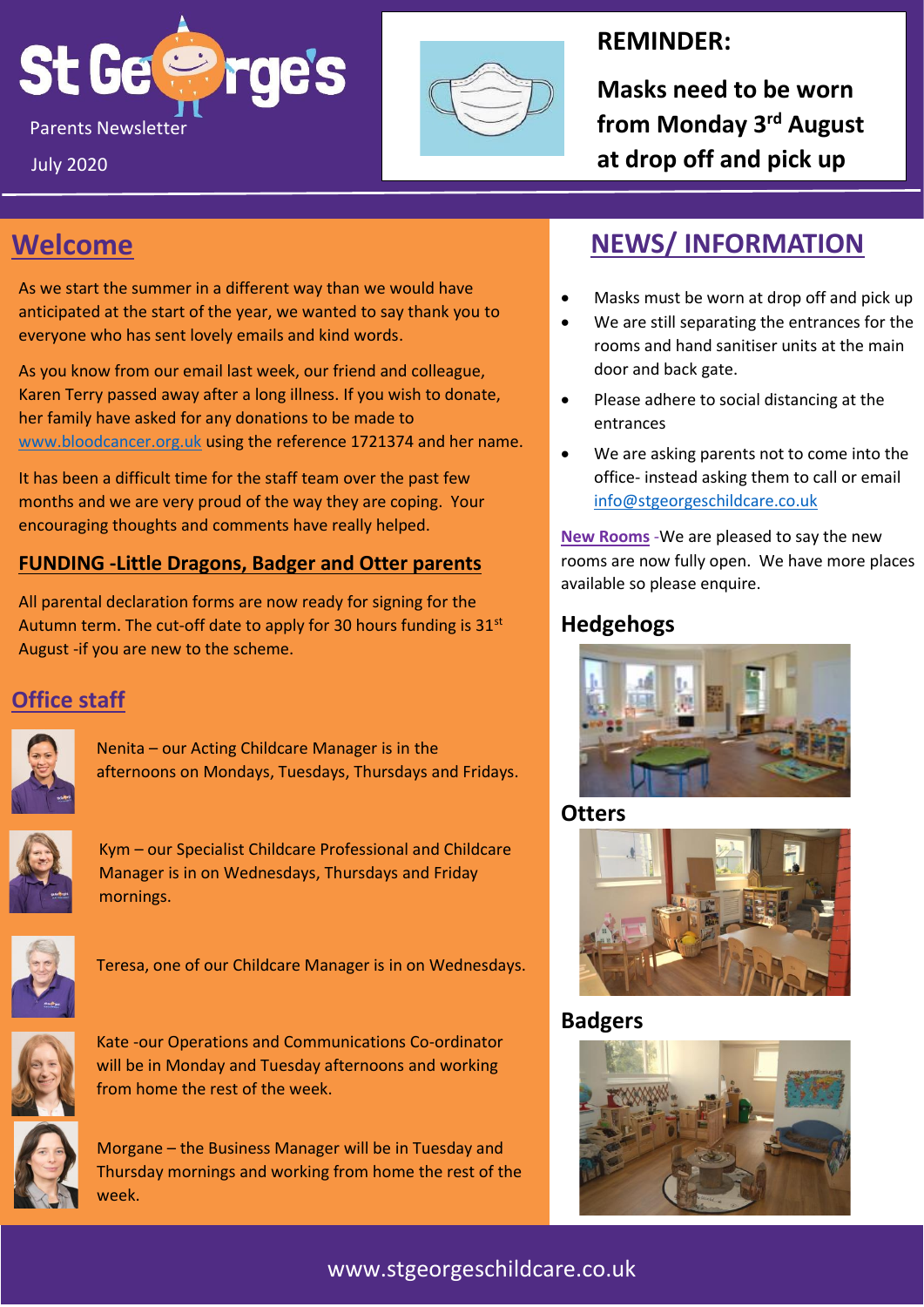# Fundraising

#### **THANK YOU EVERYONE!**

We would like to say a massive THANK YOU to all our parents, children, staff and supporters for raising almost £7,500 since the beginning of April to help us keep going during this extremely difficult time. This fabulous amount has been raised by families taking on sponsored events, individual donations, a quiz and our Facebook Campaign.

We have been overwhelmed by the generosity of everyone who has kindly donated and especially those families who have taken on a challenge and given up their time, energy and in some cases sleep!

Thank you again to the local businesses that have donated and to Stampede, who have donated vouchers from their shop.

A big shout out to the following families who we know have either taken on a challenge and/or donated directly to us - The Kempster's, The Frost's, The Foulkes', The Reese's, The Giannangeli's, The Quartermaine's, The Glew's, The Hawkin's, The King's, The Russell's and The Botley's and to everyone else who has donated - sorry if we don't have everyone's names.

As you know, since the beginning of the COVID-19 pandemic St George's has remained open, initially to care for the children of key workers and vulnerable children, and since 1st June to care for all our children that are to



able to return.

Our income has been drastically reduced and therefore we are truly grateful to everyone for pulling together and supporting us which will help to keep us going until things return to normal.

## **Diary Dates**



**Extra dates added for Holiday Club-September 1st and 2nd**

| Summer Holiday<br>Club                 | Thursday<br>23 <sup>rd</sup> July-<br>Wednesday<br>2 <sub>nd</sub><br>September |
|----------------------------------------|---------------------------------------------------------------------------------|
| St George's is<br>closed               | <b>BANK</b><br><b>HOLIDAY</b><br>Monday 31st<br>August                          |
| <b>Little Dragons</b><br>return        | Monday 7th<br>September                                                         |
| <b>Invoices resume</b><br>for bookings | Tuesday 1st<br>September                                                        |
| <b>After School Club</b>               | We are<br>waiting for<br>additional<br>guidance                                 |

## Holiday Club \* Extra dates added- September 1st and 2nd\*

We were all very excited to be returning to Holiday Club this year. We have lots planned for the summer. So far, we have had fun working as a team, building obstacle courses to cross river holiday club, painting different animals with our elbows and noses, doing some gardening looking after our tomato plants and creating wonderful costumes in rubbish fashion.

This week our theme is Harry Potter. We have been making floating candles, designing our own house crests and making platform 9 ¾ to transform our room.

On Friday we will be having a party to celebrate Harry Potters birthday, we will be playing pin the scar on harry and lots of other party games.

This summer we will also be holding our own sports day and showing off our talents at the talent show. We will also be getting creative with bracelet making, box challenge and tie dye.







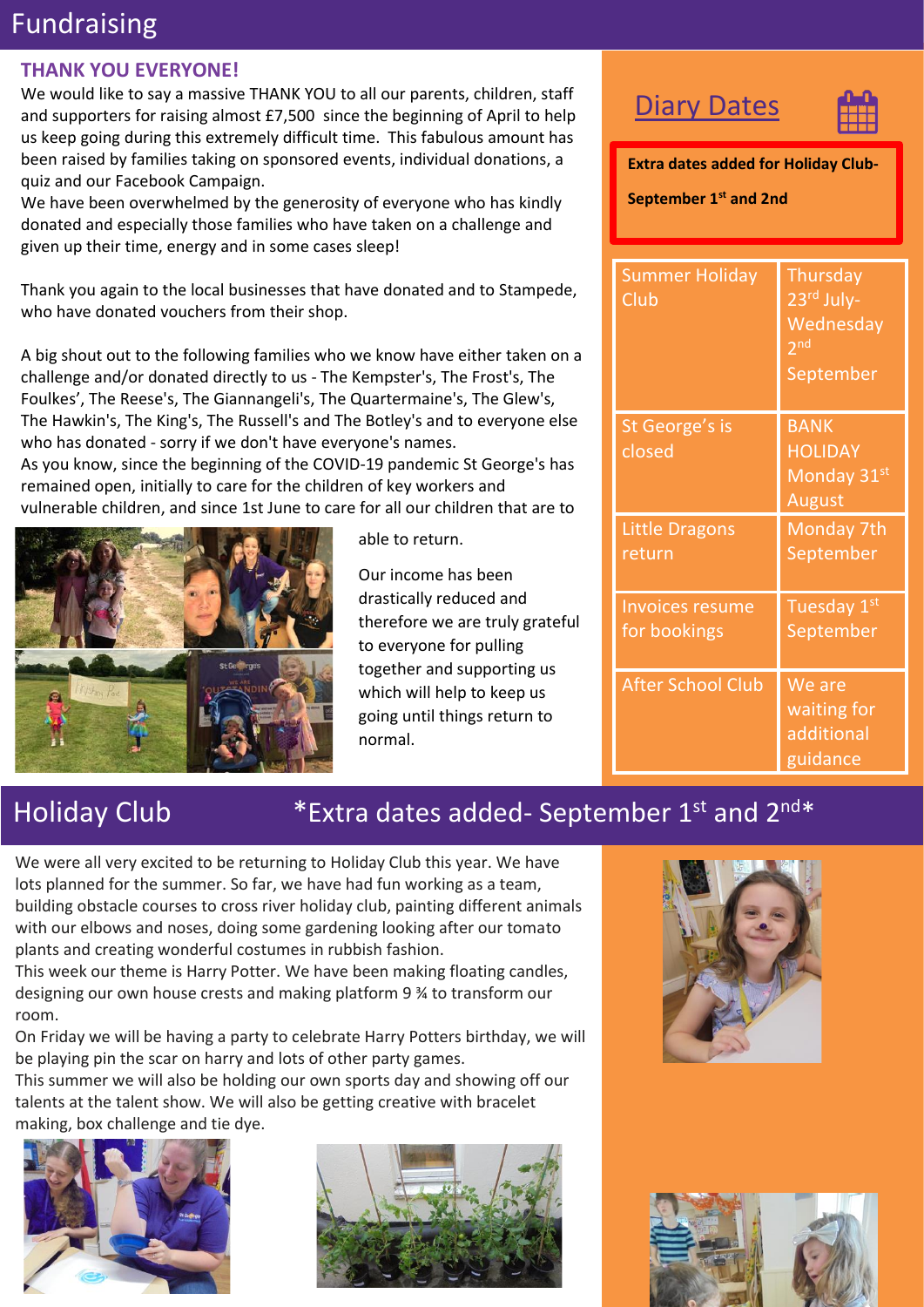# Squirrels **Hedgehogs**

This month in Squirrels, we have been doing lots of different crafts.

We have made paper plate monsters, a big earth and lots more.

We have used a variety of materials such as paper, paints, tissue paper and glue. This has allowed us to explore different textures.



Hedgehogs have begun visiting their room more recently and have really enjoyed spending time up there.

We have also visited the new Hedgehogs allotment and picked our first vegetables which we then had for tea.

The Hedgehogs team are so excited to open their new room and see all the children on the 3rd August.



## Moles



Sherrell, Julie and Teresa have been working hard in the kitchen.

The new Summer menu is now on our website.

Little Dragons harvested some courgettes from the allotment this month and gave them to the kitchen to make courgette cake!







Moles have had a busy month of settling the children back into nursery and had lots of fun both in the garden and in their new room. They really enjoy their new home corner.

The children were excited to pick onions from the allotment and have danced up a storm with bubble parties.

They have enjoyed lots of craft activities too, with paint, glue and glitter.